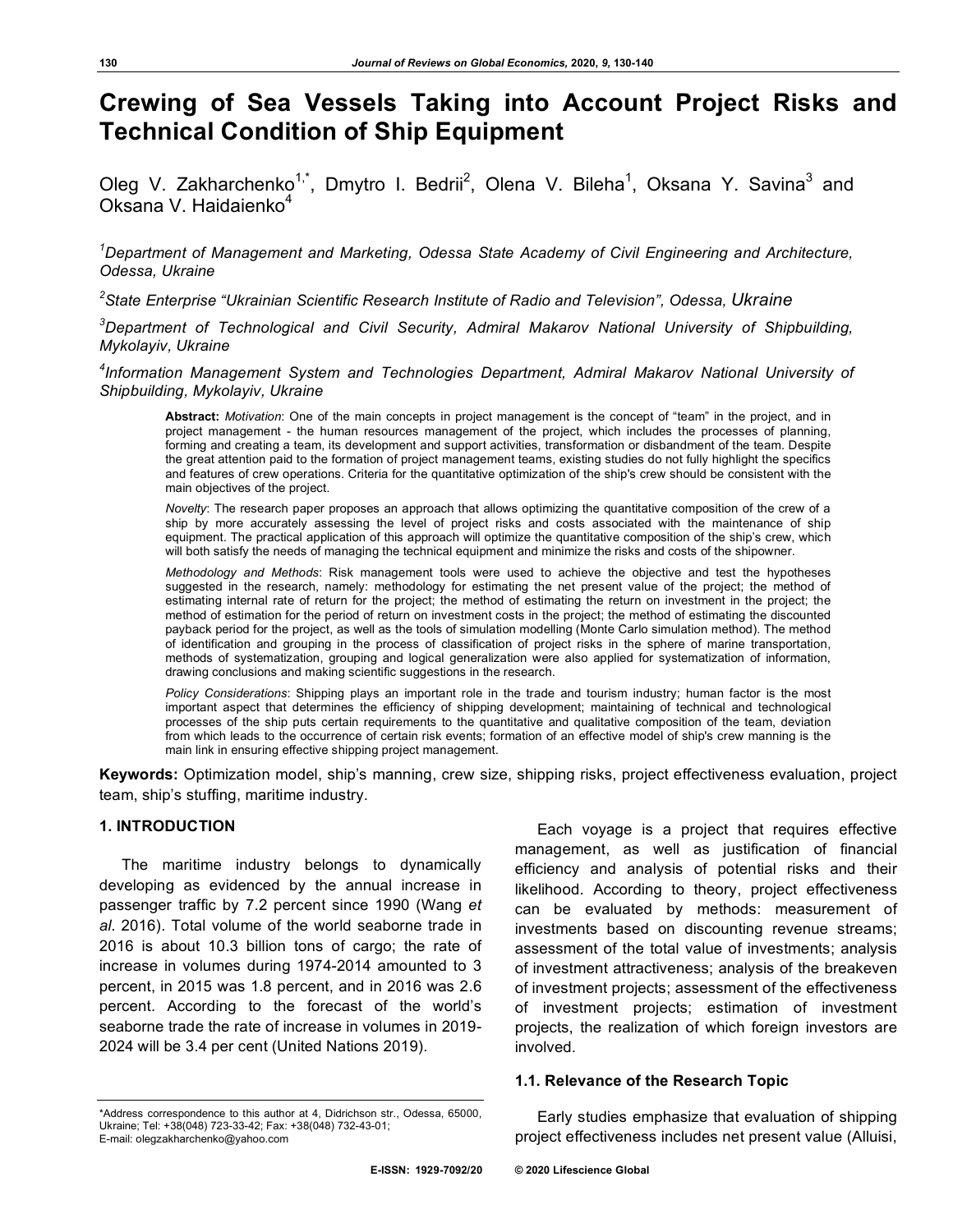Hall and Chiles 1962), internal rate return (Mazur, Shapiro and Olderogge 2001a), profitability of investments (Alluisi, Hall and Chiles 1962), payback period of investment costs (Mazur, Shapiro and Olderogge 2001b), and discounted payback period (Altman and Terauds 1960). Though these methods provide static data that is only relevant at present moment, they do not take into account the likelihood of a positive and negative scenario, and therefore do not provide comprehensive information.

Modern shipping companies face a number of problems that need conceptual solutions. Human resources are at the heart of shipping companies' potential, and they are a source of potential risks (Barnett and Pekcan 2017; Ilina, Miloradov and Kovaltchuk 2019). Modern scientists highlight a number of issues associated with human factor (Livingstone, Cahoon, and Fei 2014), namely:

- poor HR practices of employers;
- increasing the load on one crew member due to the excessive size of the crew;
- ship's crew retention costs;
- shipboard technology and reduced crew size.

Entrepreneurship is an activity aimed at maximizing profits, which is possible with the biggest difference between income and expenses. The operation of the ship's systems imposes specific requirements for managing the quantitative and qualitative composition of the team. The cost of maintaining the crew of the ship is a considerable part of the production costs, but the costs of covering the risks caused by the understaffed team can exceed them. Ship-owners try to minimize their costs by reducing crew size, but it leads to a wide range of potential operational risks (Sawik 2015). Thus, by reducing the cost for crew maintaining, the ship-owner increases the likelihood of risk events leading to even greater financial losses.

*The aim of the study* is to develop models and improvement of methods for the quantitative and qualitative composition of project teams as a variable component of the project team on the example of the crew of ships.

Achieving this goal involves the consistent solution of the following research tasks:

1) Research and disclosure of the specifics of methodology for evaluating:

- the internal rate return of the project;

- the index of profitability of investments in the project;

- the index of profitability of investments in the project;

- the payback period of investment costs in the project;

- the discounted payback period of the project.

- 2) Research and disclosure of the specifics of methodology for simulation modeling for its application in the field of project risk management of sea freight.
- 3) Determination of stages of the risk analysis process in simulation modeling.
- 4) Improving the methodology of formation of a project team based on simulation modeling for determining:

- the effect of the balance and compatibility of the crew on the amount of risk;

- the dependence of the functional state of the ship's technical equipment and ship structures on the optimal team composition and the cost of the ship-owner.

## **2. MATERIALS AND METHODS**

Risk management tools were used to achieve the objective and test the hypotheses suggested in the research, namely: methodology for estimating the net present value of the project; the method of estimating internal rate of return for the project; the method of estimating the return on investment in the project; the method of estimation for the period of return on investment costs in the project; the method of estimating the discounted payback period for the project, as well as the tools of simulation modelling (Monte Carlo simulation method).

The method of identification and grouping in the process of classification of project risks in the sphere of marine transportation, methods of systematization, grouping and logical generalization were also applied for systematization of information, drawing conclusions and making scientific suggestions in the research.

# **2.1. Methodology for Evaluating Net Present Value of the Project**

The criterion for a quantitative analysis of the effectiveness of capital investments is the most widely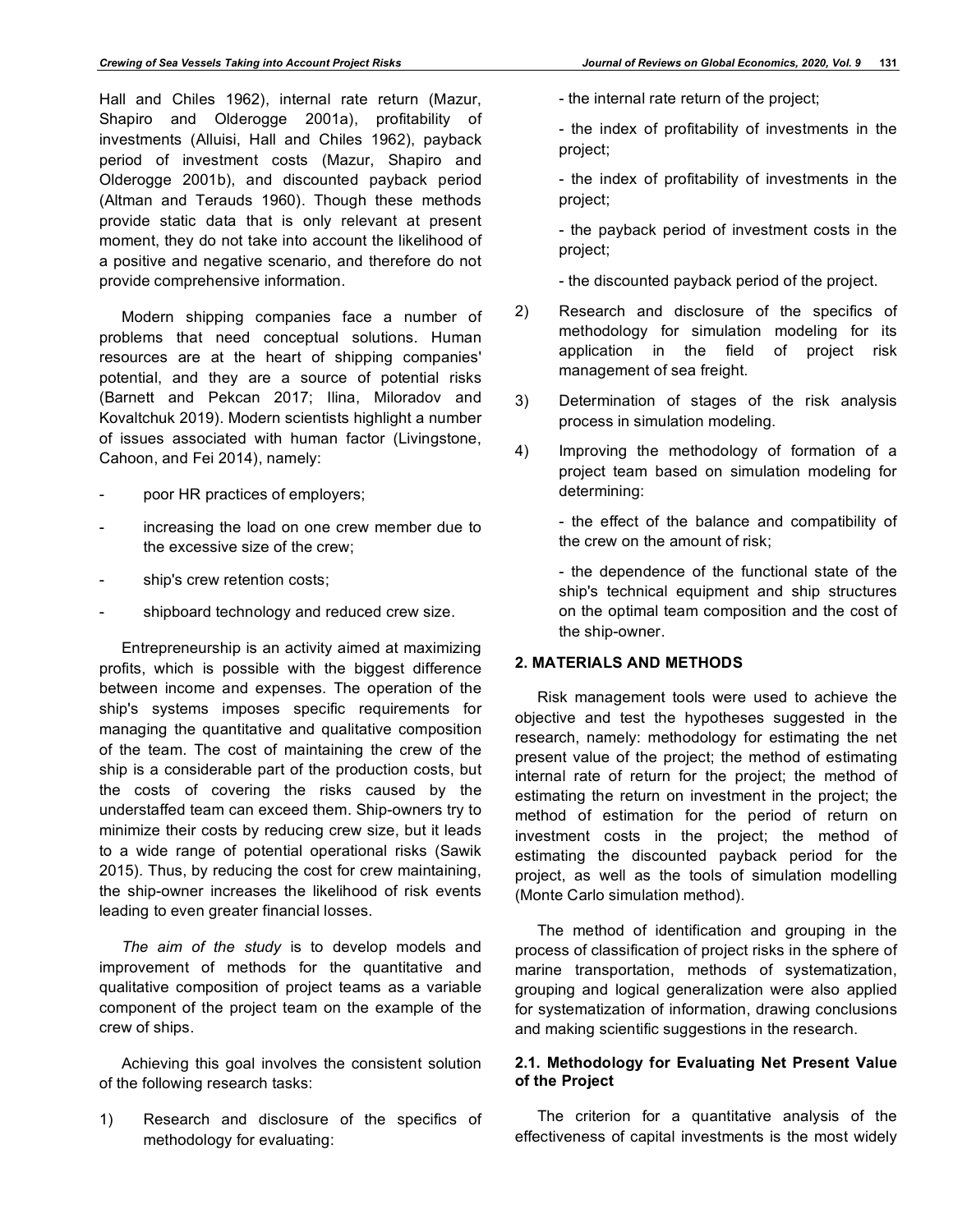used criterion in the project for the net present value *NPV*. The calculation of the criterion is based on the discounting of cash flows received for all years of the project with respect to the time the project began (Alluisi, Hall and Chiles 1962). As you know, the calculation of NPV is carried out according to the following formula:

$$
NPV = \sum_{i=1}^{T} \frac{CF_i}{(1 + p/100)^i} * -I_0 + \frac{L}{(1 + p/100)^i} * ,
$$

where *CFi* is the cash flow for the *i*th year of operation of the investee, defined as the difference between the income and the percentage of cash during the year *i*; *p* is the discount rate; *I0* – one-time costs at the time of the start of project activities; *L* - revenue from the liquidation of fixed assets of the project at the time of its completion.

Based on the obtained value of the criterion, we can draw a preliminary conclusion about the effectiveness of the investment project:

- If  $NPV = 0$ , the project cannot be called either profitable or unprofitable, all income goes to reimburse the costs of project activities.
- If NPV> 0, a conclusion is made on the acceptability of the project, and of several alternative projects, before adoption, one with NPV is higher is recommended.
- If NPV <0, such a project is considered unacceptable, since it is inherently unprofitable.

Based on the features of the formation of cash flow as the difference between income and interest on cash during the year *i*, formalized CF can be expressed as follows:

$$
CF_i = D_i - R_{ivar} - R_{fixed} - R_{iloan}
$$

where  $D_i$  is the income received from the operation of the investee for the year; *Rivar* – variables operating costs for the year *i; Rifixed* – fixed costs for the year *i; Riloan* – loan costs for the year *i.*

## **2.2. Methodology for Evaluating the Internal Rate Return of the Project**

The criterion of the internal rate return for the project IRR. IRR is the discount rate at which the difference between investment costs and the value added of all income and cash interest is zero. The value of calculating the internal rate of return when analyzing the effectiveness of an investment project, as a rule, is as follows: IRR shows the expected profitability of project *i*, as well as the maximum allowable relative level of costs that can be associated with this project (Chapanis 1961).

If the whole project is carried out only at the expense of credit funds, then the internal rate of return is equal to the highest percentage under which you can take a loan in order to be able to pay on income from the project, then  $IRR = i$ , at which  $NPV = 0$ .

Finding the IRR indicator is a step-by-step process for which the following algorithm is used:

- the NPV value is found for some predetermined interest rate p. The value of p is determined empirically by assessing the rate of increase in equity of a given enterprise or enterprises of competitors;
- $NPV$  value is compared with 0. If  $NPV > 0$ , p should be increased by Δр, where Δр is set arbitrarily and can be from 1 to 5%, which affects the number of steps and the accuracy of the calculation. If NPV <0, then p should be reduced by Δp;
- NPV calculation is repeated for  $p \pm \Delta p$ , etc. until the NPV reverses its sign.

For analytical determination of the IRR value, the formula is used:

$$
IRR = P_1 + \frac{NPV(P_1)}{NPV(P_1) - NPV(P_2)} * (P_2 - P_1),
$$

where  $p_1$  is the last interest rate at which NPV> 0;  $p_2$  – first interest rate at which NPV <0;  $NPV$  ( $p_1$ ) – last positive value of NPV; *NPV (р2)* – first negative value of NPV.

Thus, the analysis of the project based on the IRR criterion is reduced to comparing it with the value of the interest rate at which it is possible to obtain a loan.

If  $IRR = p$ , the project cannot be considered either profitable or unprofitable (its NPV = 0).

- If IRR> p, the project is considered profitable.
- If IRR <p, the project is considered unprofitable.

Moreover, the project efficiency is higher, the greater the excess of the internal rate of return over the interest rate (Mazur, Shapiro and Olderogge 2001a).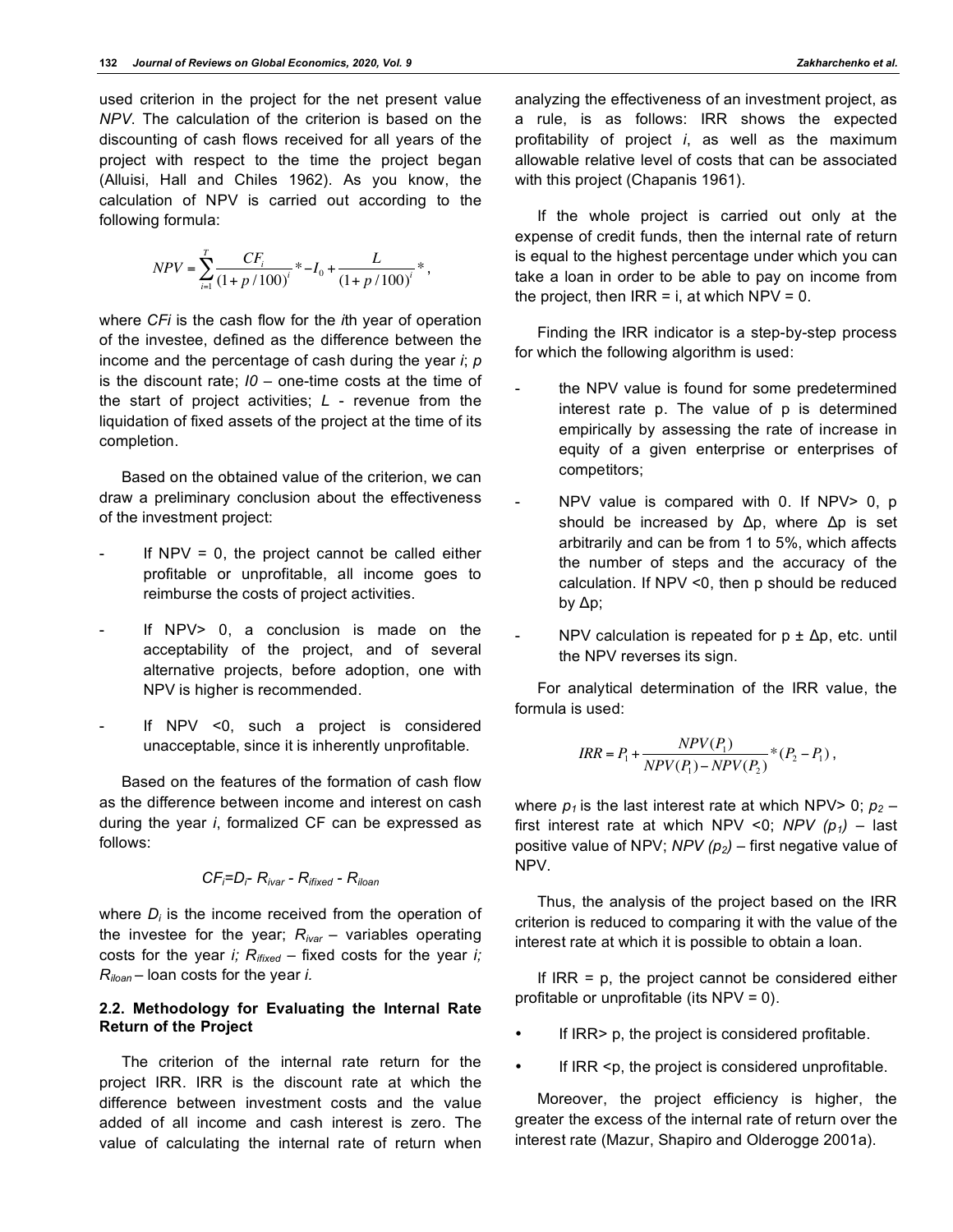## **2.3. Methodology for Evaluating the Index of Profitability of Investments in the Project**

In most cases, analysis of the project according to the criteria of NPV and IRR leads to the same conclusion about the advantages of the project. However, in cases where extraordinary cash flows occur, conclusions based on *NPV* and *IRR* criteria may be contradictory. Then the advantage is preserved by the NPV criterion, since it has absolute dimension and shows a clean, modern project result. Index of profitability of investments PI (Profitability Index). This criterion also allows you to correlate the amount of investment costs with the future net cash flow for the project and is inherently an in-depth use of the calculation of the NPV criterion. The calculation of the profitability index is carried out according to the formula:

$$
PI = \frac{\sum_{i=1}^{T} PV(CF_i)}{I_0} = \frac{\sum_{i=1}^{T} \frac{CF_i}{(1 + p/100)^i}}{I_0},
$$

where *PI* – index profitability on investment; *CFi* – cash flow for the *i*th year of operation of the investee, defined as the difference between income and interest on cash during the year *i*;  $I_0$  – one-time costs at the time of the start of project activities.

The criterion of profitability index is closely linked to the criterion of net present value. It is built from almost the same elements. If NPV> 0, then PI> 1, if NPV <0, then PI <1.

Consequently:

- if PI > 1, the project is considered profitable;
- if PI <1, the project is considered unprofitable;
- if  $PI = 1$ , the project is neither profitable nor unprofitable.

In contrast to NPV, the profitability index is a relative indicator characterizing the level of income per unit of cost, i.e. the amount of net present value per unit of non-recurring costs. The higher the return on each monetary unit invested in the project, the greater the IRR value, the higher the investment efficiency.

This indicator should be used when choosing one project from a number of alternative ones having close NPV values, but different volumes of required investments. Then, naturally, the project is more profitable, in which the investment efficiency is higher.

#### **2.4. Methodology for Evaluating the Payback Period of Investment Costs in the Project**

The payback period (PP) of investment costs. Payback period estimates the liquidity of the project. He considers how soon the project will pay for itself, that is, return the investment (Mazur, Shapiro and Olderogge 2001a).

Analysis by this criterion reduces to the fact that the smaller the payback period, the faster the project will recoup costs, and therefore, it is better. PP takes into account cash flows during the implementation of the project and the rate of receipt of these flows. Revenues during the implementation of the project can take place according to two different schemes:

a) cash flows are constant over the years, then:

$$
PP = min T
$$
, at which  $\sum_{k=1}^{T} CF_k \ge I_0$  (*CFk* = const).

In this case, the payback period is calculated by dividing the one-time costs by the amount of annual income due to them. Upon receipt of a fractional number, it is rounded up to the nearest integer.

b) cash flows are not constant, then:

$$
PP = min T
$$
, at which  $\sum_{i=1}^{T} CF_i = I_0$ .

Moreover, in this case, both the integer number of payback years and the fractional part of the year are calculated from the assumption that revenues in each year pass with the same intensity (Altman and Terauds 1960).

The PP criterion is very simple in calculations, however, it has a number of disadvantages that must be taken into account in the analysis.

First, it does not take into account the effect of recent incomes. This shortcoming reflects a short-term orientation. Using the PP criterion for making investment decisions rejects projects designed for a long payback period and accepts those that provide a quick return, even if this return by absolute value is less (Mazur, Shapiro and Olderogge 2001a).

Secondly, since this method is based on undiscounted estimates, it does not distinguish between projects with the same amount of cumulative income, but its different distribution by year.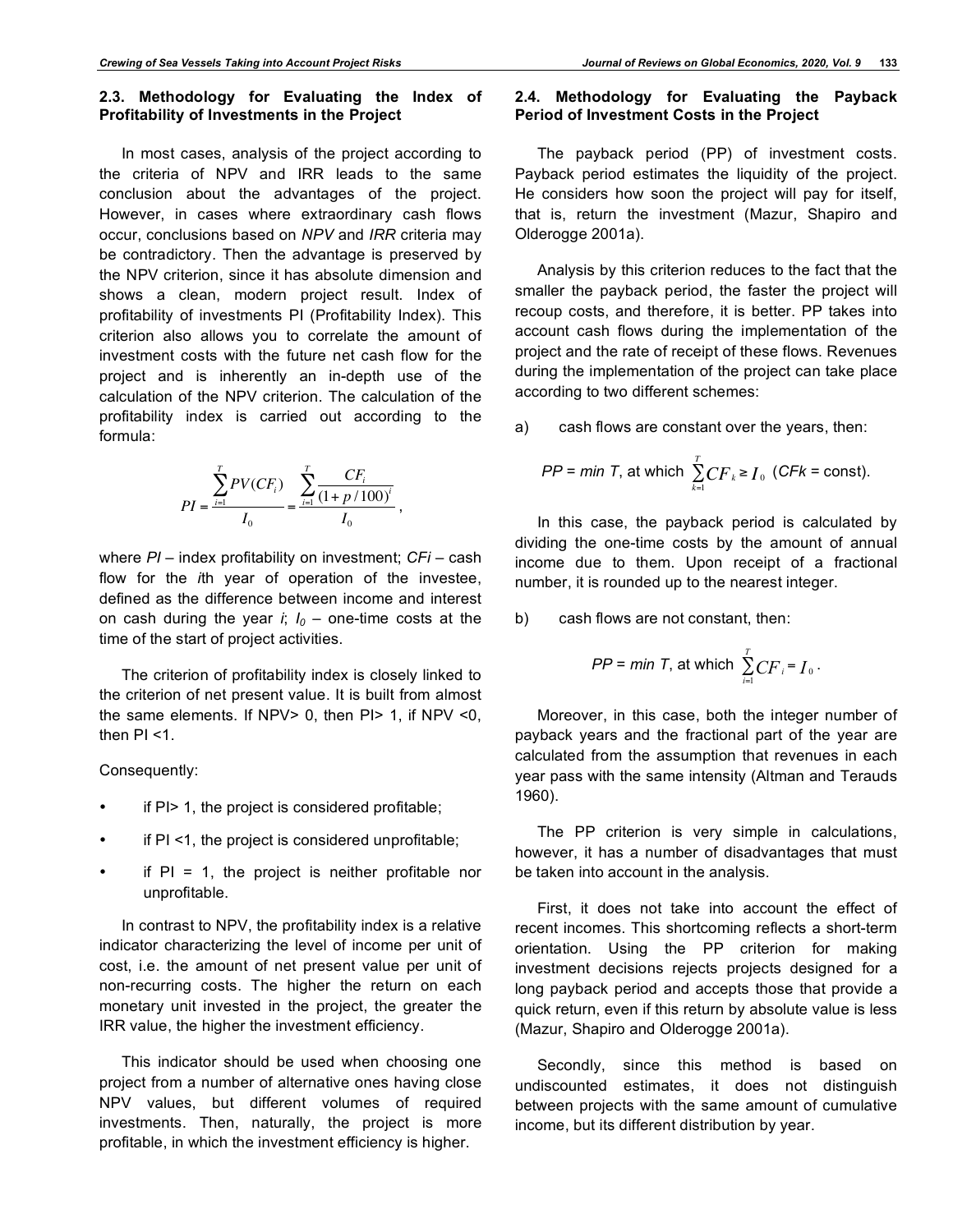Thirdly, it does not have the additivity property, i.e. the choice of projects individually or when they are jointly implemented may be controversial.

## **2.5. Methodology for Evaluating the Discounted Payback Period of the Project**

The second drawback can be eliminated by using the discounted payback period (DPP).

The formula for calculating the discounted payback period is:

*DPP* = min T, at which 
$$
\sum_{i=1}^{T} CF_i/(1 + p/100)^i \ge I_0
$$
.

Obviously, when discounting, the payback period increases, i.e. always *DPP> P*. In other words, a project acceptable by the PP criterion may not be acceptable by the *DPP* criterion.

It should be noted that in evaluating investment projects, the *PP, DPP* criteria can be used in two ways:

- a) the project is accepted if the payback takes place;
- b) the project is accepted only if the payback period does not exceed a certain limit.

### **2.6. Methodology for Simulation Modelling**

The book (O'Neil 2000) provides such a definition of risk: "A measure of the significance of a hazard, including an assessment of its consequences and the likelihood of occurrence." In other words, this concept includes two components:

 $R = P \cdot U$ ,

where *R* is the project risk; *P* is the probability of the event and the severity of its consequences; *U* – damage caused by this incident.

Risks are usually divided into the following zones (levels) (Zhanga and Fanb 2014; Zhanga and Thaiab 2016): the upper level is the zone of unacceptable risk and the lower is the zone of negligible risk. Unacceptable risks should be mitigated in any case, regardless of the costs required. Negligible risks are not taken into account. There is a risk zone between these extreme levels, where they should be mitigated, but according to the "risk mitigation – required costs" scheme, an appropriate (reasonable) way to mitigate risks has been chosen. The division of risks into zones depending on the frequency and consequences is shown in Figure **1**.

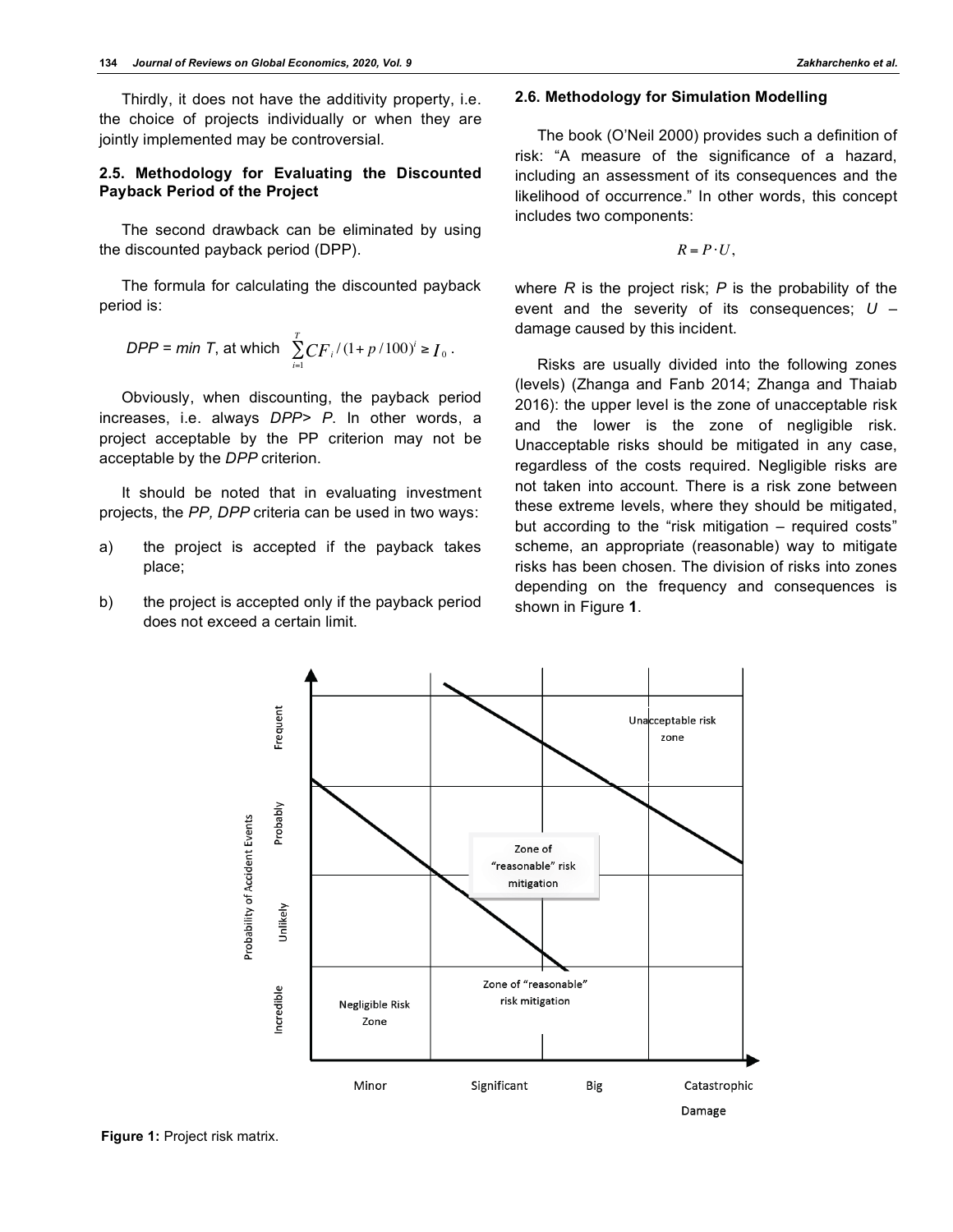It should be noted that risk assessment of certain events can only be made if sufficient statistics are available. Otherwise, the results will not be accurate, since here we are talking about the so-called "rare phenomena", where the classical probabilistic approach is not applicable. A qualitative approach to risk assessment is also practiced in the operation of a vessel and ship devices (Alexandrovskaya, Shakhov and Shakhov 2011).

The International Maritime Organization (n./d.) has recommended the following individual risk criteria:

- the maximum permissible annual risk for a crew member is  $10^{-3}$ ;
- the maximum permissible annual risk for passengers is  $10^{-4}$ ;
- the maximum permissible annual risk for people on the shore is  $10^{-4}$ ;
- negligible risk (during the flight)  $10^{-6}$ .

Despite the diversity of species, all dangers can be classified for reasons of their occurrence as follows (Kramskyі 2017b):

- natural, arising as a result of geophysical, climatic and space changes on the planet;
- operational, as a result of erroneous actions of operators;
- technical, due to the occurrence of failures in the operation of ship systems or the unsatisfactory state of the elements of ship technical equipment (STE) and ship structures (SS) (Boyko *et al*. 2017).

However, in most cases, a security incident is the result of the combined effects of several factors of various kinds (Kramskyі 2017a). The basic principle of the analysis of complex systems is to connect the potential dangers in their activity (called events) in the form of a tree with a certain number of branches; probability is determined and indicated for each branch. Each junction of two or more branches uses one of two choices (logical operators of Boolean algebra), namely: OR, AND. The first choice is applied if one or several possible conditions (events) are satisfied; the second one requires that all conditions be satisfied before further progress can be made. In a ship situation, a major violation (the top event) is seen as the result of a number of reasons. In other cases, one cause may lead to a violation (accident). For logical operators (OR), the probabilities are summed, for (AND) they are multiplied. When analyzing complex systems, building an event tree allows you to logically link the various causes of violations, establish their probabilities, and thereby better understand the system.

Testing the approaches considered and proposed in the work in practice requires the use of a set of specific data on a particular ship and the projects for which it is used.

In particular, these data include:

- specific data on the capital and cash flows of the shipowner in the course of the project implementation;
	- data on the quantitative and qualitative composition of the equipment of the vessel involved in the implementation of projects;
- data on the quantitative and qualitative composition of the ship's crew at the moment before its optimization;
- environment and risk analysis data based on information on current discount rates, interest rates on loans, the level of project risks in the transportation sector, etc.

## **3. RESULTS**

## **3.1. Stages of Risk Analysis Process in Simulation Modelling**

Thanks to the method of simulation modelling and runs of situations, it is possible to predict the state and functioning of the object in real conditions, thereby preventing negative consequences that may occur during the operation of the object or on the object (Kramskyi 2014). The essence of the simulation method is to simulate the functioning of the network in question at any given time interval. To study networks in the stationary mode, it is necessary to first determine the minimum period of the study, which in practice can turn out to be quite large, and the moment the network enters the stationary state. The Monte Carlo simulation technique creates an additional opportunity in risk assessment due to the fact that it makes it possible to create random scenarios (Mazur, Shapiro and Olderogge 2001b). The application of risk analysis uses a wealth of information, whether in the form of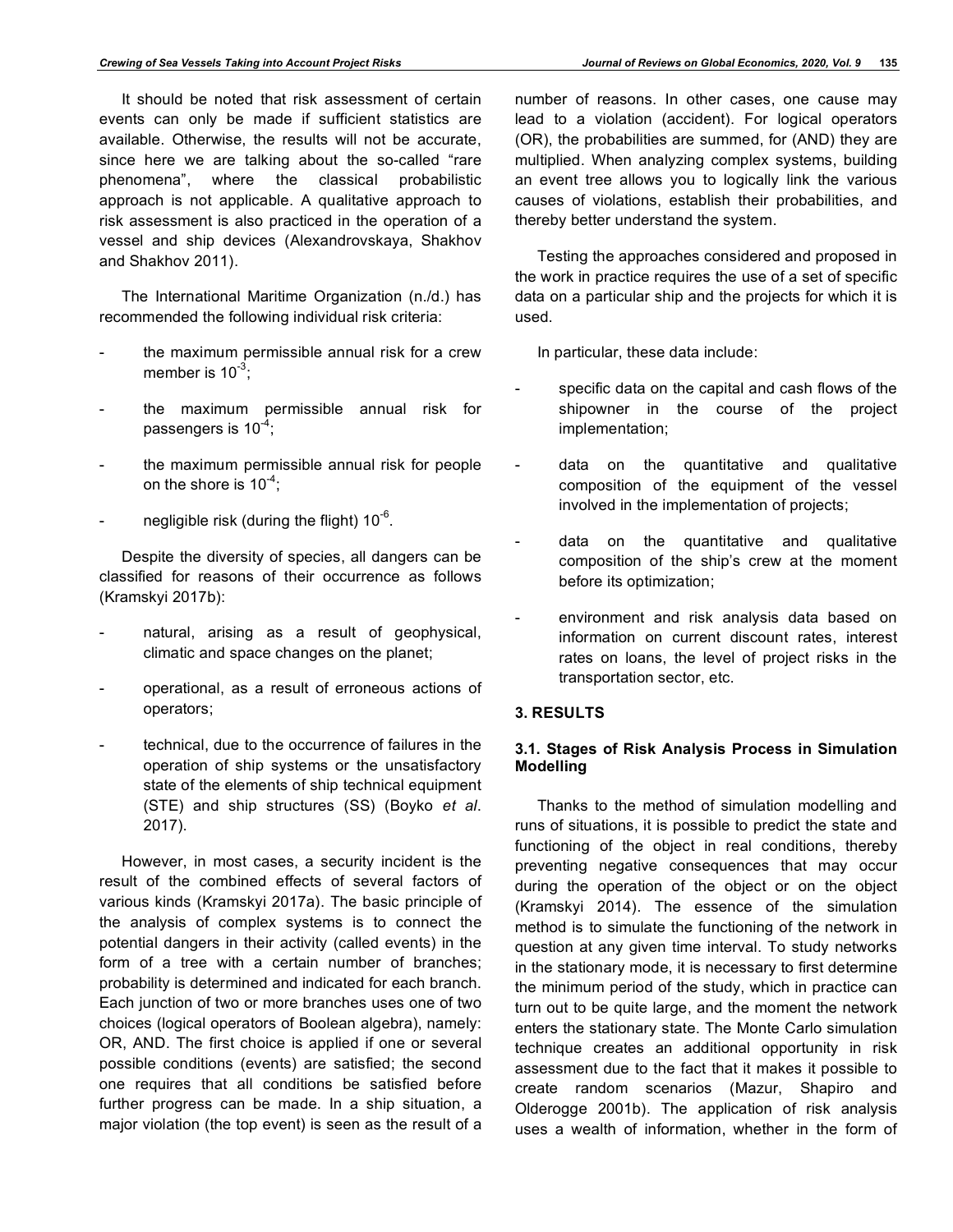objective data or expert estimates, to quantify the uncertainty that exists with respect to the main variables of a project and to reasonably calculate the possible impact of uncertainty on the effectiveness of an investment project.

The result of the risk analysis is not expressed by any single value of NPV, but as the probability distribution of all possible values of this indicator. Consequently, the potential investor, using the Monte Carlo method, will be provided with a complete set of data characterizing the risk of the project. On this basis, he will be able to make an informed decision on the provision of funds. In general, Monte Carlo simulation is a procedure by which a mathematical model for determining a financial indicator (in our case, NPV) is subjected to a series of simulation runs using a computer. During the simulation process, sequential scenarios are constructed using the initial data, which are undefined by the meaning of the project, and therefore are assumed to be random variables in the analysis process. The simulation process is carried out in such a way that a random choice of values from certain probability distributions does not violate the existence of known or assumed correlation relations among the variables. Simulation results are collected and analyzed statistically in order to assess the measure of risk (Shakhov and Kramskoy 2011).

The risk analysis process can be divided into the following stages, which are presented below in Table **1**.

The first stage in the risk analysis process is the creation of a predictive model. Such a model determines the mathematical relationships between numerical variables that relate to the forecast of the selected financial indicator. As a basic model for investment risk analysis, the model for calculating NPV is usually used.

$$
NPV = CF_0 + \frac{CF_1}{(1+r)^1} + \frac{CF_2}{(1+r)^2} + \dots + \frac{CF_n}{(1+r)^n} = \sum_{k=0}^n \frac{CF_k}{(1+r)^k}
$$

The use of this formula in risk analysis is fraught with some difficulties. They consist in the fact that when generating random numbers, the annual cash flow acts as a certain random number obeying a certain distribution law. In reality, this is an aggregate indicator that includes many components considered in previous publications. This aggregate indicator does not change by itself, but taking into account changes in sales. That is, it is clear that it is correlated with volume. Therefore, it is necessary to carefully study this correlation in order to get closer to reality. The general forecast model is simulated as follows. A rather large volume of random scenarios are generated, each of which corresponds to certain values of cash flows (Turner 1993).

The generated scenarios are collected together and their statistical processing is performed to determine the proportion of scenarios that correspond to a negative NPV value. The ratio of such scenarios to the total number of scenarios gives an assessment of the risk of investments. The probability distributions of the model variables (cash flows) dictate the possibility of choosing values from certain ranges. Such distributions are mathematical instruments with the help of which all possible results are given weight (Cremeans 1967). This controls the random selection of values for each variable during the simulation.

The need for a probability distribution is due to attempts to predict future events. A typical investment analysis uses one type of probability distribution for all variables included in the analysis model. This type is called the deterministic probability distribution, and it gives all the probability to a single value. When evaluating the available data, the analyst is limited to choosing the only one from the set of possible results or calculating a composite indicator. Then the analyst must accept that the selected value is necessarily realized, that is, he gives the selected indicator in the most reasonable way with a single value the probability equal to 1. Since this probability distribution has a single result, the result of the analytical model can be

| <b>Predictive model</b>                                                                      |               | <b>Probability Distribution (Step 1)</b>                                           |               | <b>Probability Distribution (Step 2)</b>                 |
|----------------------------------------------------------------------------------------------|---------------|------------------------------------------------------------------------------------|---------------|----------------------------------------------------------|
| Preparation of a model capable<br>of predicting the calculation of<br>project effectiveness. | $\rightarrow$ | Determination of the probabilistic law of the<br>distribution of random variables. | $\rightarrow$ | Setting the boundaries of a range of<br>variable values. |
| Correlation conditions                                                                       |               | Simulation runs                                                                    |               | <b>Results Analysis</b>                                  |
| Establishing correlated variable<br>relationships.                                           | $\rightarrow$ | Generating random scenarios based on a set<br>of assumptions.                      | $\rightarrow$ | Statistical analysis of simulation results.              |

#### **Table 1: Risk Analysis Process**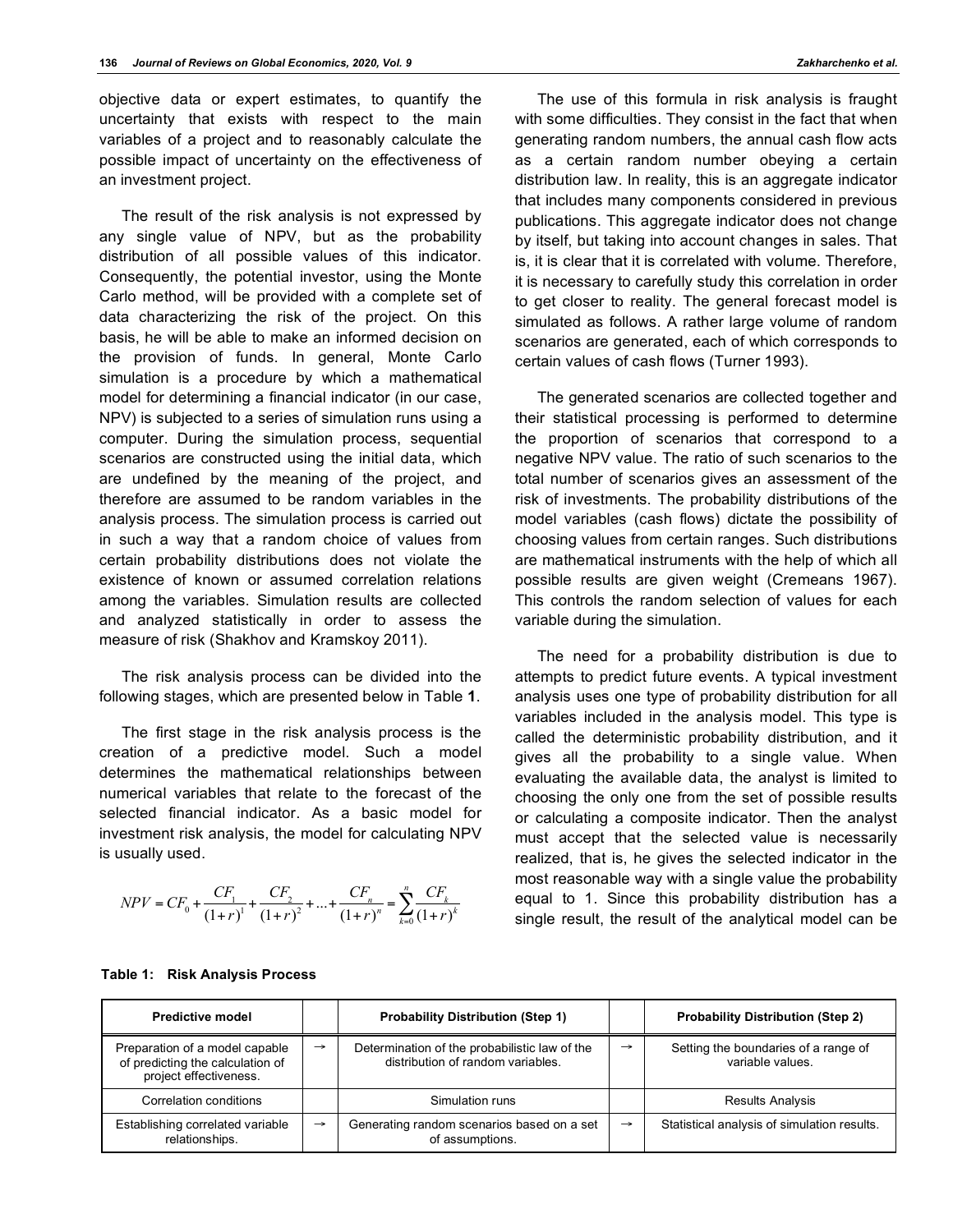determined on the basis of only one calculation (or one run models).

The risk analysis uses information contained in a probability distribution with multiple values. It is the use of multiple values instead of deterministic probability distributions that distinguishes simulation from the traditional approach.

The determination of random variables and giving them an appropriate probability distribution is a prerequisite for conducting a risk analysis. Successfully completing these steps, you can proceed to the simulation stage. However, a direct transition to modelling will be possible only if a correlation is established in the system of random variables included in the model (Zakharchenko and Zakharchenko 2019).

Correlation refers to a random relationship between variables that is not strictly defined, for example, the relationship between the selling price of a product and sales. The presence of correlated variables in the analysis model can lead to serious distortion of the results of the risk analysis if this correlation is not taken into account. In fact, the presence of correlation limits the random selection of individual values for correlated variables. Two correlated variables are modeled so that if one of them is randomly selected, the other is not freely selected, but in a range of values that is controlled by the simulated value of the first variable.

Although it is very rarely possible to objectively determine the exact characteristics of the correlation of random variables in an analysis model, in practice it is possible to establish the direction of such relationships and the estimated strength of the correlation. For this, methods of regression analysis are used. As a result of this analysis, a correlation coefficient is calculated, which can take values from -1 to 1.

The "model runs" stage is that part of the risk analysis process in which the computer performs all the routine work. However, when studying the stationary characteristics of a network, it is necessary to remember the influence of the initial state of the system. After all assumptions are carefully substantiated, it remains only to sequentially calculate the model (each recount is one "run") until enough values are obtained for making a decision (for example, more than 1000).

During the simulation, the values of the variables are randomly selected within the boundaries of the given ranges and in accordance with the probability distributions and correlation conditions. For each set of such variables, the value of the project performance indicator is calculated. All obtained values are stored for subsequent statistical processing (Shakhov and Kramskoy 2011).

For the practical implementation of simulation, you can recommend the package "Risk Master", developed at Harvard University. This package generates random numbers based on the use of a pseudo-random number sensor, which are calculated according to a specific algorithm. A feature of the package is that it can generate correlated random numbers.

The final stage of risk analysis is the processing and interpretation of the results obtained at the stage of model runs. Each run represents an event probability equal to:

$$
p=100/n,
$$

where p is the probability of a single run,  $\%$ ; n – sample size.

For example, if the number of random runs is 5000, then the probability of one run is:

$$
p = 100 / 5000 = 0.02\%
$$
.

It is advisable to use the probability of obtaining a negative NPV value as a risk measure in investment design. This probability is estimated based on the statistical results of simulation as the product of the number of results with a negative value and the probability of a single run. For example, if out of 5,000 runs, negative NPVs are found in 3,454 cases, then the risk measure will be 69.1%. Based on this, risk reduction measures are selected that provide benefits for the enterprise (organization).

# **3.2. Formation of a Project Team Based on Simulation Modelling**

Figure **2** shows an example of building a tree of failures (violations) – a logical diagram showing a causal relationship between events that, individually or in combination, cause the manifestation of an event of a higher level. Such an analysis is carried out to determine the likelihood of an event of the highest level, which may be an accident or an undesirable dangerous outcome, which is accompanied by any damage (Alexandrovskaya, Shakhov and Shakhov 2011). Therefore, the risk from the onset of the *i*-th hazard can be determined by the formula (1), and the total risk for the case presented in Figure **2**.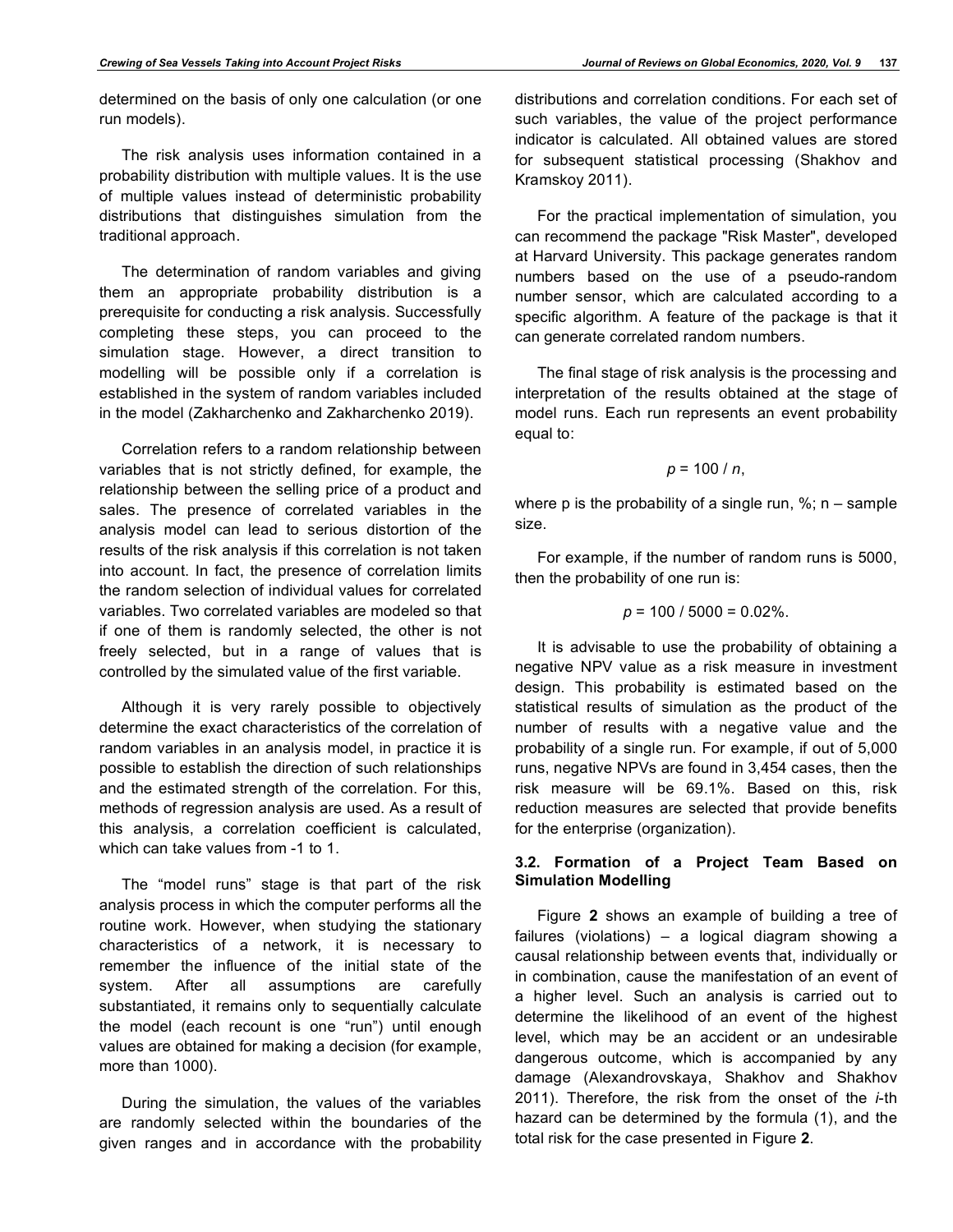

**Figure 2:** Example of building a project failure tree.

As a criterion for the optimality of the crew in this model, it is proposed to use the value E, defined as the difference:

$$
E = \Delta R - \Delta Z \rightarrow \text{max} ,
$$

where *ΔR* is the reduction in the risk of an emergency due to an increase in the number of crew; *ΔZ* increase in the cost of the shipowner for the maintenance of the crew.

$$
\Delta R = \sum_{i=1}^{I} (P_{1i} \cdot U_{1i}) - \sum_{i=1}^{I} (P_{0i} \cdot U_{0i}),
$$

 $P_{1i}$  and  $P_{0i}$  – the probability of an emergency in the changed and basic version of the team, respectively;  $U_{1i}$  and  $U_{0i}$  – damage to the shipowner in the event of an emergency in the amended and basic version of the crew, respectively (Kramskyi 2014; Zakharchenko and Zakharchenko 2019).

The results of simulation are presented in Figure **3**.

In addition, the use of the method allows calculating the necessary crew of the vessel, taking into account the actual technical condition of its mechanisms, devices and systems. Using the proposed model will optimize the quantitative and qualitative composition of the team for each planned period of time (cruise, contract, etc.). The main result of the research can be considered evidence of the appropriateness of using the developed models and methods at the stage of formation of project teams on the example of crews of sea vessels.



**Figure 3:** The objective function of the optimization of the number of crew.

#### **4. DISCUSSION**

It should be noted that over the previous decades, in connection with the use of advanced computer systems and programs, the method of simulation modelling has been widely used to obtain estimates and possible results of various situations. Because simulation is a method that allows you to build models that describe the processes as they would in reality. Such a model can be "lost" in time both for one test and for a given set of them.

Justified team building of the project in the practice of shipping company needs implementation of the risk simulation modelling. The model of quantitative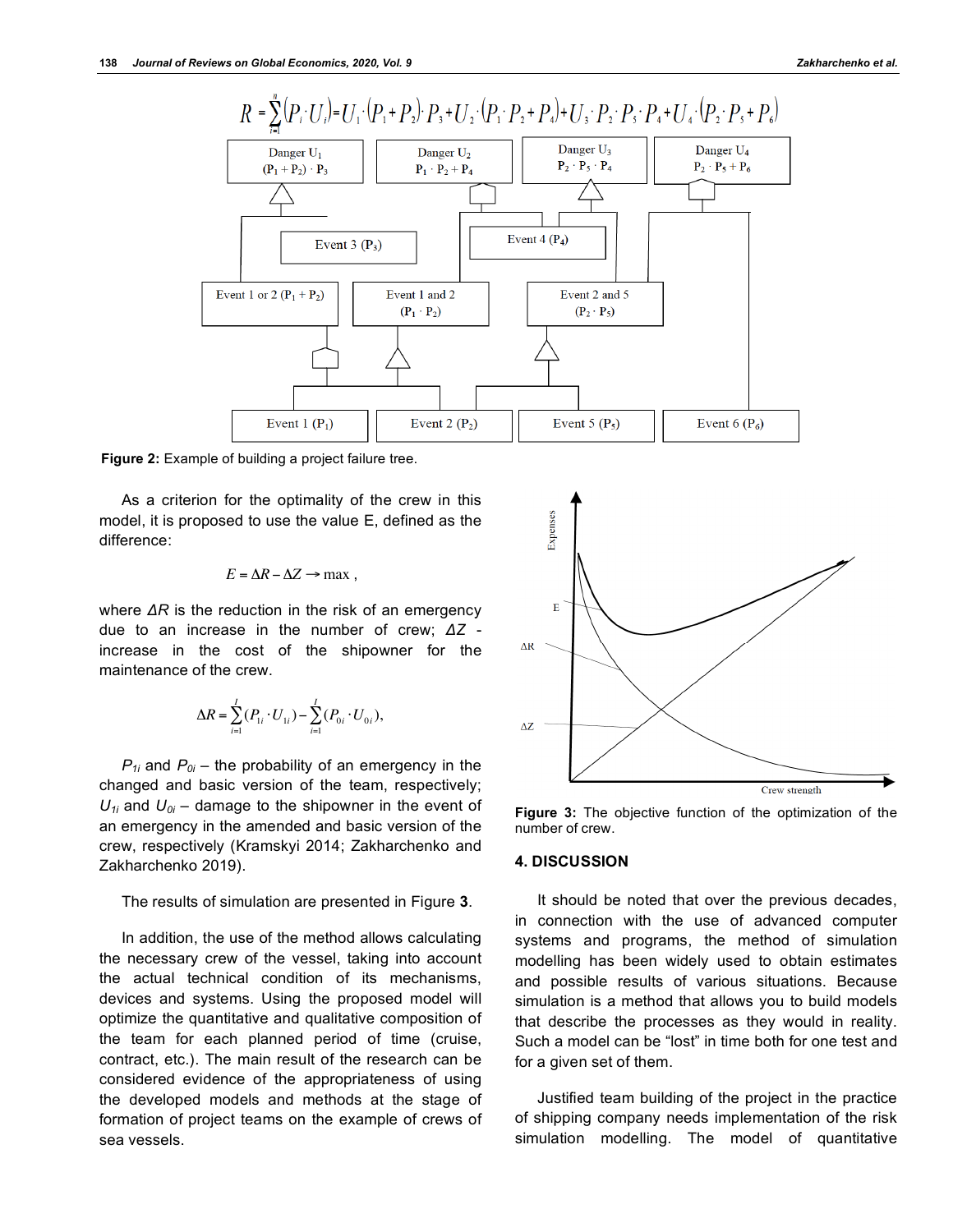composition of ship's crew balances the acceptable level of risk with personnel costs, that is, to minimize both the costs incurred by the ship-owner for maintaining the crew and the cost of covering the risk, taking into account the inverse relationship between these financial losses.

The proposed model can be used as a starting point for crew scheduling and crew rostering optimization model (Ernst *et al*. 2001), which will improve not only the process of the ship staffing, but also promote the productive use of human resources.

The model can complement the qualitative fuzzy optimization approach to the selection of the project team (Baykasoglu, Dereli and Das 2007), which will provide a complete process of staffing in terms of both qualitative and quantitative parameters.

The solution to the problem of optimizing the quantitative composition of the team is consistent with the safe manning of merchant ships approach (Alapetite and Kozine 2017), although it does not take into account watch schedules and distribution of competitiveness. However, the approach indirectly takes into account these factors, as overworking the work schedule of employees leads to risk events that occur in the project failure tree and therefore affect the result of the calculations.

Unlike the optimization of quality composition (Zhao and Zhang 2018), the model is more convenient to apply in real conditions, because it does not require the collection of a large amount of data on the crew quality. This benefit is based on the assumption that initial recruitment is carried out by the relevant recruitment organizations based on the collection and processing of relevant information. Therefore, the selected crewmembers will have an acceptable level of professional skills, and a slight deviation from the norm will not lead to such losses as the process of collecting and analysing comprehensive information about employees.

## **5. CONCLUSIONS**

Recently, the Human Factor trend has been widespread and prevailing in the field of formation of project management teams. This phenomenon has long been known, but at the stage of creating project management teams, it must be taken into account in order to avoid unwanted actions and errors when selecting a project team. The research paper proposes an approach that allows optimizing the quantitative

composition of the ship's crew by more accurately assessing the level of project risks and costs associated with the maintenance of ship equipment. The practical application of this approach will optimize the quantitative composition of the ship's team, which will both satisfy the needs of managing the technical equipment and minimize the risks and costs of the shipowner.

It should be noted that although the capabilities of modern personal computers allow modelling at large time intervals, increasing the accuracy of the results of the study. A distinctive feature of simulation experiments from field tests is the simplicity of repetition and reproduction of experimental conditions. Processing the results obtained in a series of simulation experiments using methods of mathematical statistics. Processing the results obtained in a series of simulation experiments using methods of mathematical statistics.

The operator needs to take care of reducing its influence or its complete exclusion from the simulation results. Based on the analysis of various models for the formation of the project management team, it is advisable to use simulation models to solve the problems of forming project teams.

The use of risk theory for optimizing the quantitative and qualitative composition of project teams is proposed, which avoids risks. Criteria for the quantitative optimization of the project team depending on the characteristics of the object (type, age, technical condition). As the objective function of optimizing the project team, a complex parameter was used, taking into account the costs of maintaining the crew, on the one hand, and reducing the risk of critical situations during the cruise, on the other.

By conducting simulation, it is determined:

- the effect of the balance and compatibility of the crew on the amount of risk;
- the dependence of the functional state of the ship's technical equipment and ship structures on the optimal team composition and the cost of the ship-owner.

## **REFERENCES**

Alapetite, Alexandre and Igor Kozine. 2017. "Safe manning of merchant ships: an approach and computer tool." *Maritime Policy & Management: The flagship journal of international shipping and port research* 44(3): 323-335. https://doi.org/10.1080/03088839.2016.1276305